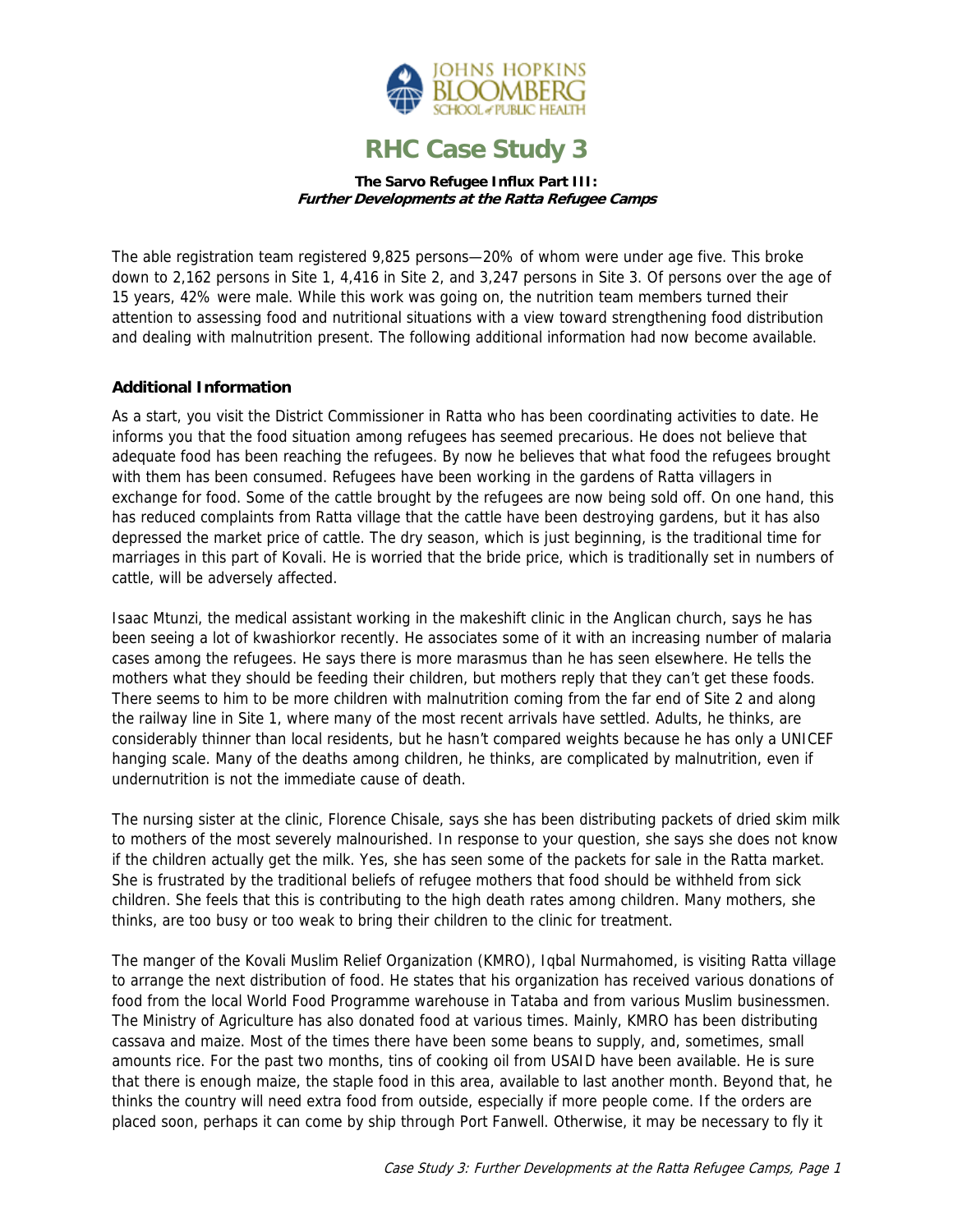into Tataba. The KMRO has been using an empty warehouse in Oketo town as a forward supply depot, receiving shipments from Tataba by train. Recently, there has been some thefts from the warehouse. He suspects the Sarvoland Patriotic Front or maybe off-duty police from Oketo garrison. He is also angry at the local truck drivers who continually raise rates they charge for moving food to the camps, and who he suspects of diverting some food stuffs.

He says that because his organization has only a small number of full-time staff, it has relied heavily on refugees to distribute food. The practice has been to select men from various parts of the camp to distribute food to the households in their areas. These men collect the food from the back of trucks, which drive to one point in each site. He is thinking that soon they will have to carry the sacks of food from the bridge, since the bridge is deteriorating and drivers are starting to refuse to cross it with their trucks.

A walk through the camps with Sister Chisale turned up the following observations:

- In market areas, bananas and cassava are for sale in fairly large amounts. Also seen were many tins of cooking oil. In smaller amounts were beans and dried fish. No meat was seen, although vendors said that goat meat, pork, and beef were available on Thursdays and Fridays. They did say that amounts sold were usually small. Chickens are usually always available but seem to have been all sold earlier in the morning. The overall size of the market was small compared with that in Ratta village.
- Walking through the camps, you observed that many houses had cassava laid out on the ground or top of their shelters to dry in the sun. Some cooking of beans and maize was going on. Of houses selected at random, most had some cassava on hand and a small amount of maize and sometimes beans. This seemed inadequate to last until the next distribution of food, which the DC believed KMRO would carry out in another 12 days.
- Several women approach your group, complaining that they have not been receiving fair portions of the food being distributed. They say some of the food being distributed is going back across the border. Some of the rest is being used to make beer. Beer-making is the traditional role of Sarvo women, and they feel they are being cheated. They also complain they do not like the maize they are getting. It is often full of weevils and they think it is from last year's crop. They were also concerned that they must walk a long way for firewood to use for cooking and for warmth at nights.

You notice that in general these refugees are not as well dressed as people you have seen in the markets at Ratta and Oketo. There are some blankets seen being aired out, but in several of the huts where you randomly stop, no one has a blanket. Most families have a cooking pot, but many look heavily worn. Water is being stored in open buckets or clay pots.

As you return to the Ratta Town Hall, where the DC has generously given you an office, a messenger from the post office arrives with a fax from the Canadian High Commission in Tataba. The High Commissioner says that two C-130 Hercules aircraft on loan to CIDA from the Canadian Air Force to assist relief effort in a nearby country could be



available for a short period of time next week to move food into Kovali, before they are scheduled to return to Canada. You need to confirm within 48 hours.